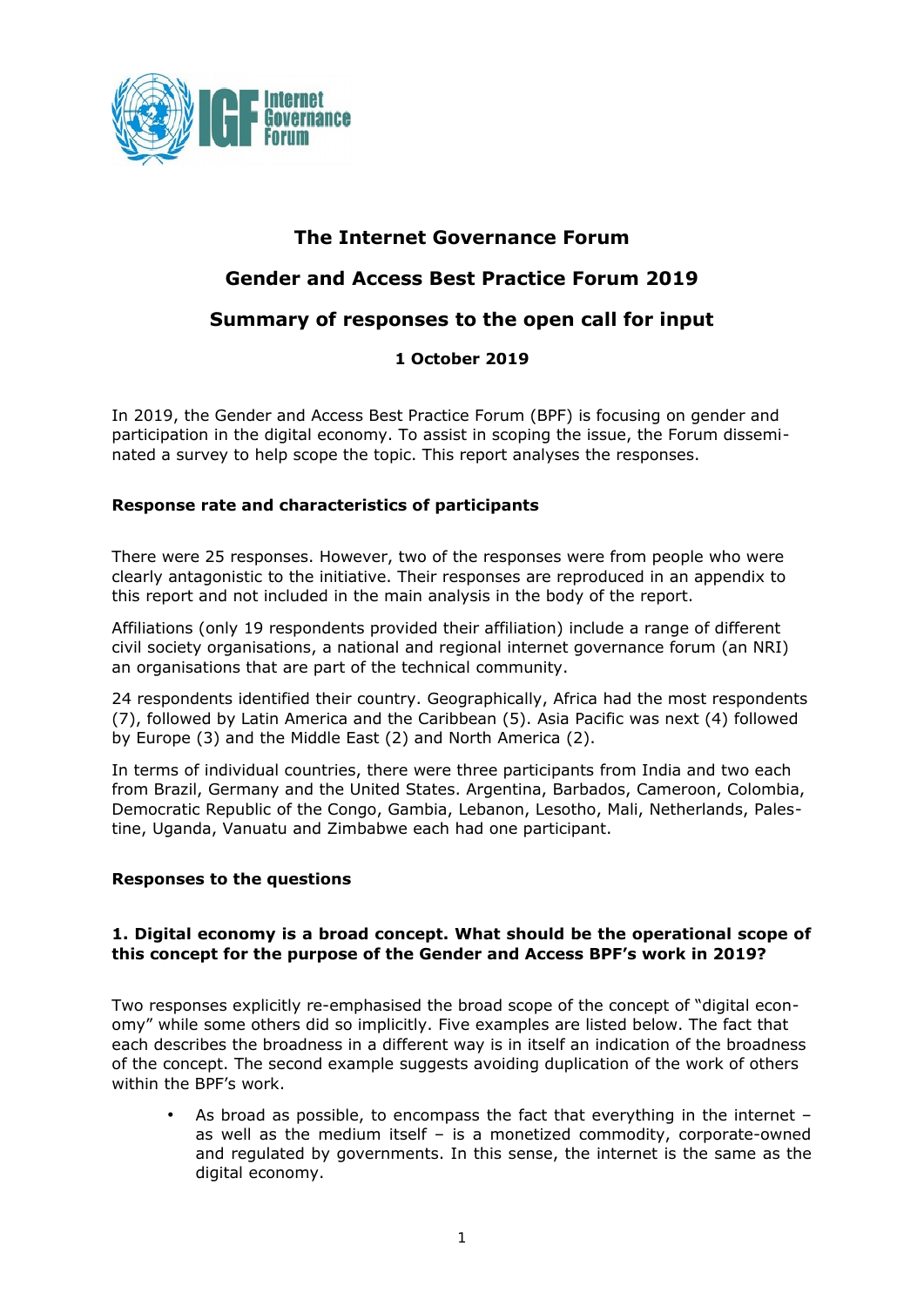- The concept is very broad, and disadvantaged groups have different needs to fully utilize ICT for economic purposes. The digital divide differs from country to country, and the BPF should focus on strengthening community groups and networks that have a focus on gender issues so we do not duplicate work that other groups are already doing in this area.
- All the ways in which digital technology has impacted how we work and forms of labour. It should extend beyond the information technology sector as ICTs are now used as platform and delivery in relation to various other products and services to differing degrees.
- The gender struggles and vulnerabilities when doing digital economies and how policy recommendations can influence from different layers (the bottom users of internet, the ISPs, the platforms such as facebook and whatsapp which foster online commerce, how the taxes and government can help reduce the barriers and stigmas).
- The impact of the digital economy on the quality of life of women, gender-diverse people and LGBTQ folks taking into consideration environmental impacts, internet surveillance, shrinking spaces online.

Some responses were clearly linked to labour and work. Some of these focused on opportunities for (women) entrepreneurs and innovators as well as the barriers facing them. Of these, one suggested showcasing best practices among women utilising the digital economy for their livelihoods. One questioned whether the digital economy would be good or bad for producers of arts and crafts. Others seemed to relate to the workplace for employees (rather than entrepreneurs or self-employed), including lower-paid employees in tech companies.

Several responses referred to financial transactions. One noted the need for different financial infrastructure given the limited availability and cost of Paypal "for grassroots gender projects". One person simply wrote "blockchain" and did not elaborate further.

Two responses suggested the need for those benefiting from new technology to be taxed on the revenue generated.

Several responses focused on inclusion, and the need to focus on those least likely to be part of the digital economy. One person noted that non-digital transactions should not be disabled. Another noted that inclusion should not be simply from a "passive consumer perspective" but that those historically excluded "must be at the centre of models for governance of platforms that are influencing our communications."

Finally, there were four responses that are not easily classifiable:

- The complementarity between men and women with regard to access to the internet but also the chance to learn more for all.
- Tracking and consent. Is tracking the online equivalent of stalking? How can we make consent part of what it means to be digital?
- The technological tools (software and hardware) and how ownership and design affects the communities impacted by digital economy (this could include algorithm bias as well)
- Policies and best practices that will make women and the LGBTIQ community more comfortable within the digital economy

#### **2. What gender issues are you aware of that relate to the digital economy? What elements we should look into in order to measure gender equality in the digital economy for the purpose of the BPF's work?**

Two people noted the digital divide or digital gender gap, but without further elaboration. A third simply gave an online reference: [https://ec.europa.eu/digital-single-market/en/](https://ec.europa.eu/digital-single-market/en/women-ict) women-ict.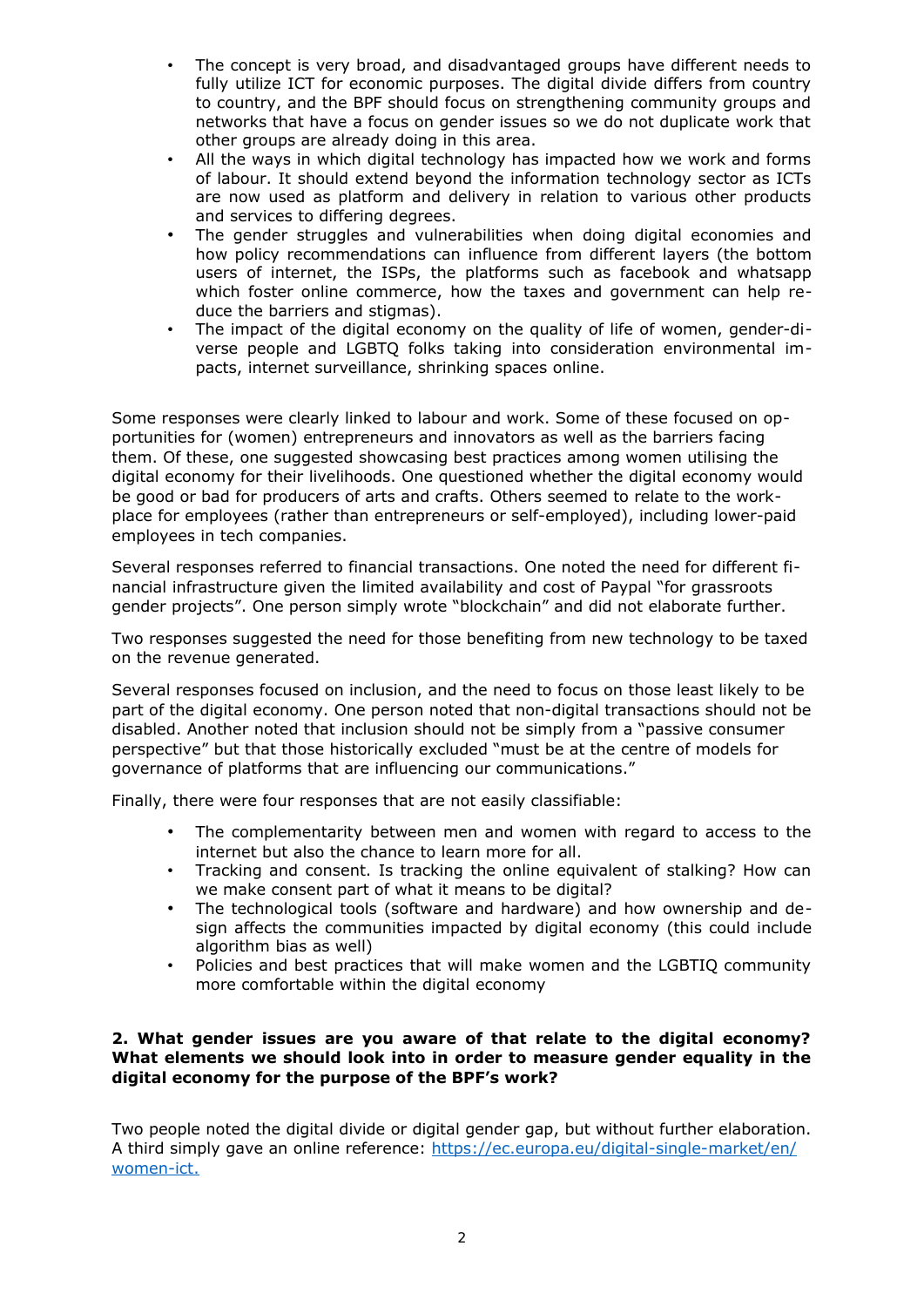**Access** – including safety and other aspects of wifi and other access points, "inclusion", bank accounts, and affordability – was the most common gender issue raised, with at least ten people highlighting this. **Access to finance** - one person noted, in particular, that decision-making algorithms that determine access to loans and other forms of support for digital business "are often made up by white men's logic." One person suggested that those who expanded outreach should be rewarded so as to increase access.

The next most common issue was **participation and/or representation**. This was raised by at least nine people, one of whom noted concern about LGBTQI in particular. Various aspects of participation and representation were cited, including ownership; use; design, creation and/or sale of goods and services online; IT positions; online/posting; and purchasing power.

**Deficiencies in respect of digital skills**, digital and general literacy and available training were highlighted by six people. One of these named LGBTQI users as those especially affected in this respect.

Four people named **security and/or privacy** as an issue. **Job security** - one used the term "work security", and it is not clear if this referred to digital security or certainty that their job would continue. One of the others observed that **surveillance and censorship** of certain platforms affected the livelihoods and security of certain groups, such as sex workers, who utilised the web for their transactions.

Two people referred to **gender-based violence**, with one highlighting the need to create and enforce mechanisms to denounce this.

Three people referred broadly to **economic empowerment**.

Three raised the issue of **care work**. The issue was elaborated in different ways, as follows:

- Care labour and other kinds of labour go unnoticed in the digital economy even though it relies heavily on it.
- Care-work by women that is often mediated by apps and mobile phones, or domestic workers through platforms, beauticians, Uber drivers and so on.
- Economic activities that women (and potentially the LGBTQI community) perform in the digital economy tend to replicate the distribution of employment by industry in the "traditional economy". e.g. these groups may end up participating in activities that allow them to continue taking care of children and adult people, and perform household chores, and with discrimination in the digital platforms.

Two people noted that there were **other factors, alongside gender**, that were important, whether social, ethnic, race, caste, geographic, or feudal. One of these people questioned whether ICT would reduce or exacerbate work-related inequalities and unfair practices associated with these factors.

On the measurement question, one person suggested that the HIV Stigma Index might be a good model to follow in measuring "gender incivility" and a hostile environment.

The remaining responses are difficult to group and are therefore listed separately. Some of the responses do not appear to relate to gender in particular:

- Those with access can become a commodity in their digital experiences, without understanding how the process of datafication impacts their experience
- Platform challenges, in particular ownership and control
- Local content including in smaller economies (such as small island developing states) as currently most content is from bigger economies with different settings
- Messaging around clothing brands and house rental types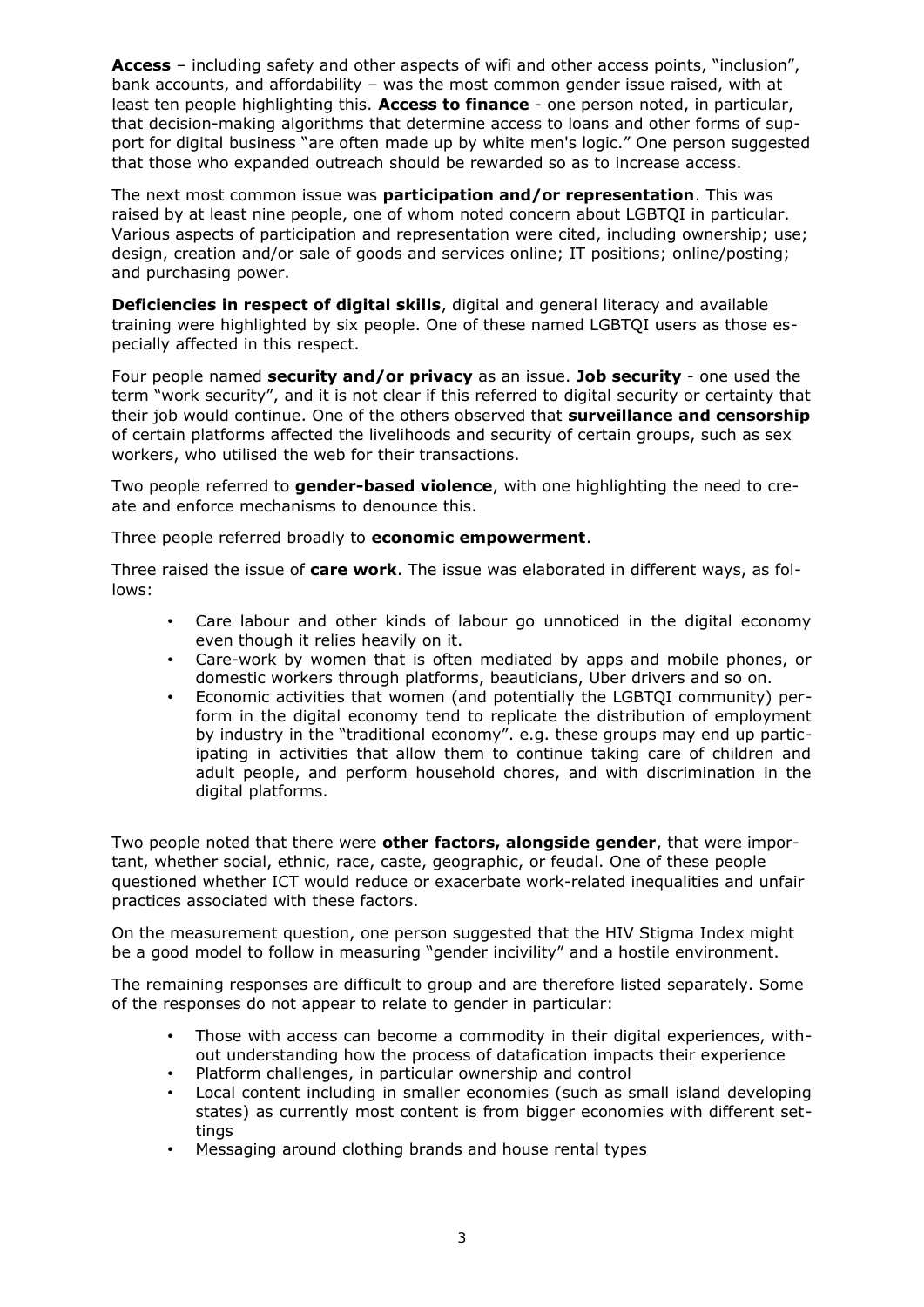- Gender narrows the focus in countries where the digital economy "didn't pick up yet." Nevertheless, lack of understanding of different "deceiving tricks" results in loss
- Examine complaints which not addressed by platforms, companies, etc, especially in social media and online information.
- Your social media presence, whether private or public, limits access to the economy just as your physical appearance can. So what does it mean to be your whole self in this new world with all the social controls that have become nearly invisible?
- Need to frame the different forms of digital economy (selling small crafts, food and related items to increase domestic economy, telemarketing, on-line sexual labour, factory electronics device makers are usually women, tourism in traditional communities, etc) and how they relate to gender specificities e.g. lesser access. The internet in my opinion works as a catalyst for society's prejudices so most of the off-line inequalities are present online as well.
- Socio-cultural reasons play an important role in explaining the digital gender divide.
- Lack of awareness of the potential benefits that the internet may bring.
- Ability of women to use digital technologies is directly and indirectly affected by market-related factors including investment dynamics, regulations, and competition, especially in rural areas, which are often sparsely populated, and the investment and installation of infrastructures, such as broadband infrastructures and cell phone towers, is less economically profitable.

#### **3. What are the social barriers affecting participation in the digital economy in the 'after access' context from a gendered perspective (specifically women and LGBTQI community)?**

At least seven people named **hate speech and other forms of violence online**, at least six referred to **connectivity and/or access** (e.g. no smartphone, sharing a smartphone with male family members, **privacy** in using the internet, holding back on the use of data shared within a family, **lack of own money** to buy mobile data, **affordability**), at least six referred to **lack of education and/or skills**, and at least six to **stereotypes and social norms**. In respect of the latter, one person noted that trans people whose documentation might differ from how they experienced and presented themselves might be viewed as less acceptable and thus many ended up in service jobs despite having higher qualifications. At least four people referred to privacy and/or security issues, and two to **self-confidence**.

Three people referred to issues of **control**. Two said that control was in the hands of men, with one adding that it was the hands of white cis-het men. Another referred to the lack of accountability and transparency but did not say to whom or what this referred. There was one response each referring to **freedom of speech** and **time**.

The remaining responses were as follows:

- Inability to support internet uses
- Lack of relevant and language-appropriate content and services result in limited use of acquired skills
- Understand the needs and how those general rights should treated specifically for women and LGBTQI people in a way that can be intersectional and a reflection of the reality these people are living
- Cultural differences and language might lead to misunderstanding.
- There is only one way to information science: school mathematics. But in the real world you can access IT from any part of your life. That is how it should be taught.
- Digital as individual activity and not group or family activity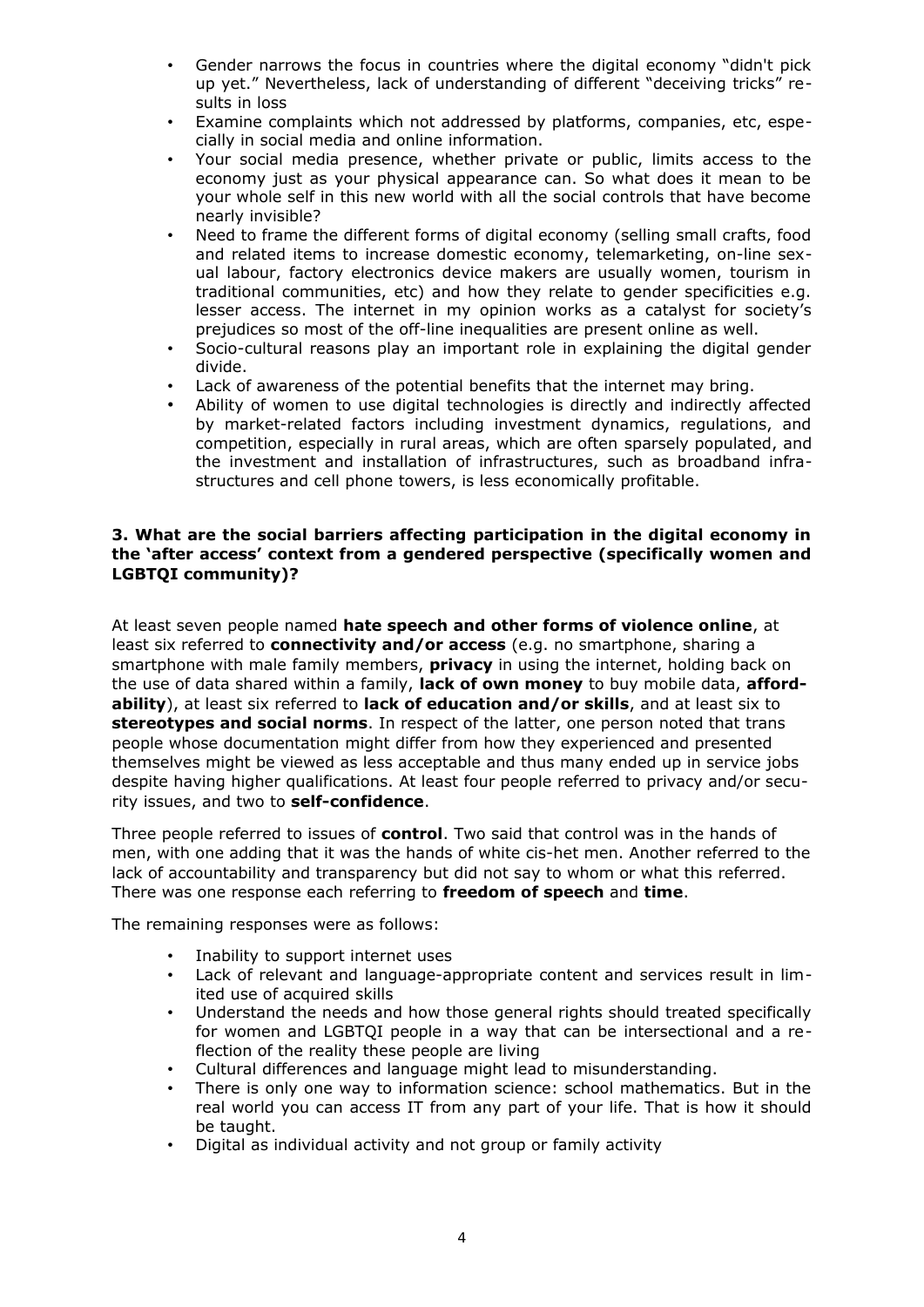One person's responses to this question reflected action to be taken rather than the issues. The person highlighted building a solid organisation, awareness-raising on funding in the digital area, and legislation relating to LGBTQI.

#### **3.1 What are the capacity, skill, resource or economic barriers affecting participation in the digital economy in the 'after access' context from a gendered perspective (specifically women and LGBTQI community)?**

This is a single question, but a complicated one in that it asks about a range of different kinds of barriers, and then qualifies this by specifying that it is the "after access" context and the focus should be on women and LGBTQI community in particular. Some of the responses do not appear to take these qualifications into account.

In the area of capacity and skill set, responses were as follows:

- The capacity to face and respond to online means of violence, misogyny and LGBT-phobia online
- Lack of (general) education, digital skills and illiteracy, programming skills, language
- Limited educational opportunities, high cost of education and training
- Lack of technical knowledge (and resulting reliance on younger people),
- Girls' and women's lesser confidence in ICT, maths and science areas
- Skills for both suppliers and consumers of services
- Lack of knowledge of internet rights, policies that address sexual harassment and discrimination, decision-making process
- Lack of skills in respect of advocacy and governance boards
- Lack of capacity building in "economy domain" and personalisation of content to one's own community

One person noted that many different skill sets and resources were needed, but that access can help fight against institutional barriers and inequalities.

In terms of resource or economic barriers, responses referred to:

- Women's limited available time, including because of unpaid care work
- Affordability of devices, internet and services more generally
- Lesser earning power of women exacerbating the challenge of affordability
- Limited access to bank credit
- Socio-cultural perceptions and biases that may prevent women from obtaining senior roles in digital companies.

One person observed that "discrimination may affect the possibility of participating in certain activities and the wage/income received. Even when participants have a nickname, the gender is sometimes inferred." The person gave the example of women receiving lower payments than men in eBay for the same products.

There were several responses ("lack of support"; "economic issues"; and "specific legislation/law landed property") that seemed to fall in the resource and economic category but were not clearly specified.

Finally, there were responses that did not seem to fit neatly into skill, capacity, resource and economic barriers:

- Privacy, security, data protection, online abuse (about 4 responses)
- Lack of representation of LGBTQI issues on ISOC and IG
- HIV "because half don't get treatment"
- Gender division of labour
- Intentional leadership rather than token positions.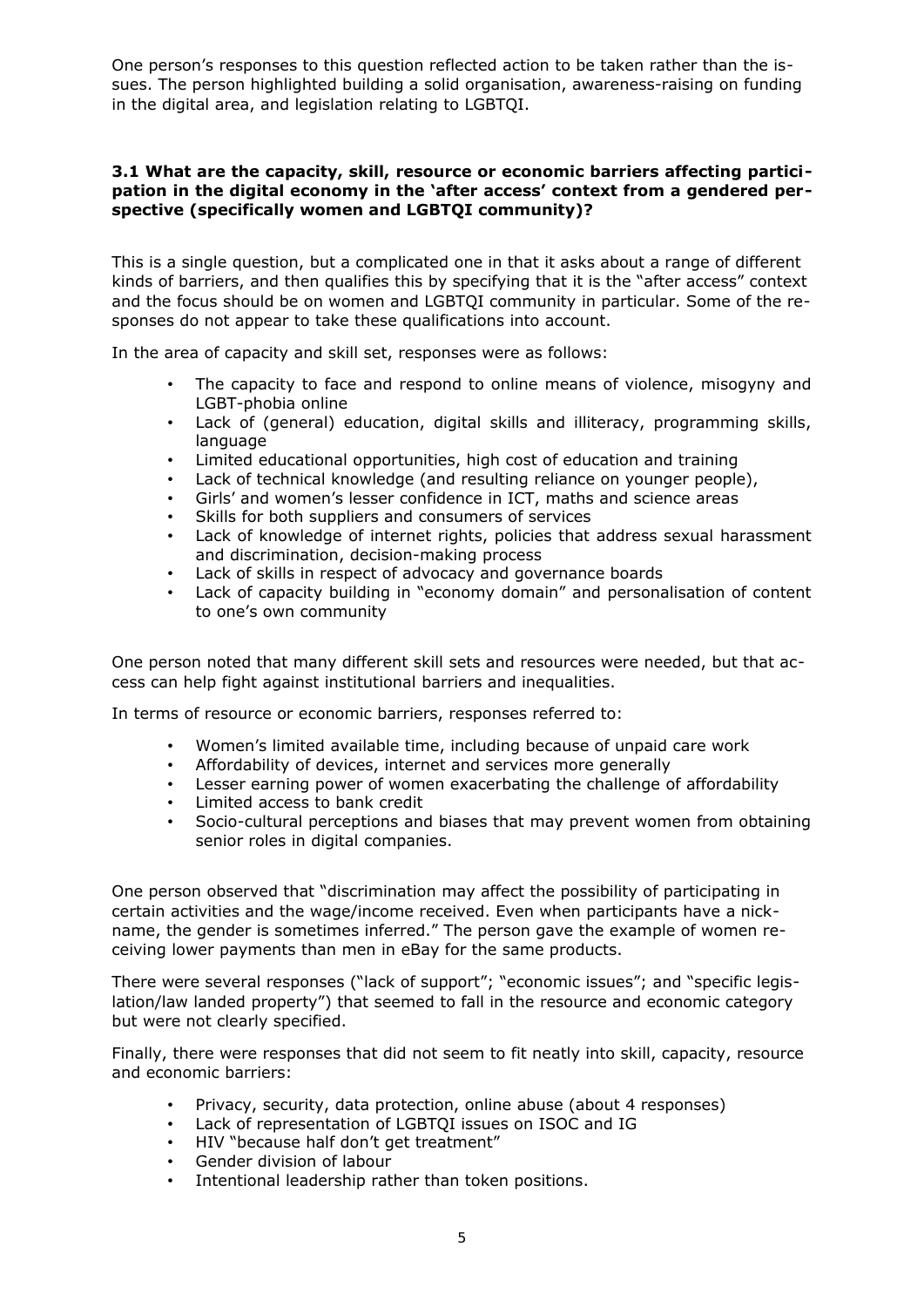- Prioritization of men in tech and economic spaces
- Exclusion of those who are not online, who are mainly women
- Social media ad biases

#### **3.2 Which of these barriers are also faced by men? And which do you feel are faced specifically by women?**

Again, this question in fact consisted of two questions. Analysis of the responses has been divided into three parts to reflect this. The following barriers were said to affect both women and men, with no gender distinction noted

- Commodification of digital data and algorithmic selection of online content
- Lack of digital skills (3 responses)<br>• Lack of access
- Lack of access
- High unemployment<br>• High study costs
- High study costs

The next set of barriers were said to affect both, but with a stronger, more negative, impact for women:

- Use of the internet tool
- Financial barriers
- Digital economy barriers (worse for women due to lack of access to the right information and the right network)
- Constraints related to ethnicity, race, age, location, education, income (2 mentions).

One person said that while women and men faced the same barriers, men were "more able to publicly air the challenges."

The following factors were said to be specific to women

- Hate speech (with LGBTQI, people of colour and other minorities also often targeted)
- Gender-based harassment
- Women are not taught how to use the smartphone and feel shy to learn from men.
- Women share the smartphone with the male members of the household, do not have privacy, and men check the websites visited by women.
- Women are not allowed to move out of their house after dark, but men can move around freely and can access the wifi access point.
- Women use mobile data mostly for the welfare of the house, and their device is used by the children as well. Men use it mostly for entertainment and children do not often touch the mobile phone of their father.
- Fewer women own a laptop while men prioritise a laptop over other household expenses.
- Gender stereotypes, limited training hours, fewer opportunities to be accepted in an IT position, lower salaries, auto exclusions.
- Discrimination and unequal allocation of non-remunerated activities.
- Legislation/law [on?] landed property, bank credit, weakness of purchasing power, self-confidence, respect by spouse and/or partner

**4. How does the quality and type of their internet connection impact on the type of economic activity that women and LGBTQI engage in? For example, if they do not have access to affordable high-speed broadband connectivity, or if their access is primarily through social networking platforms?**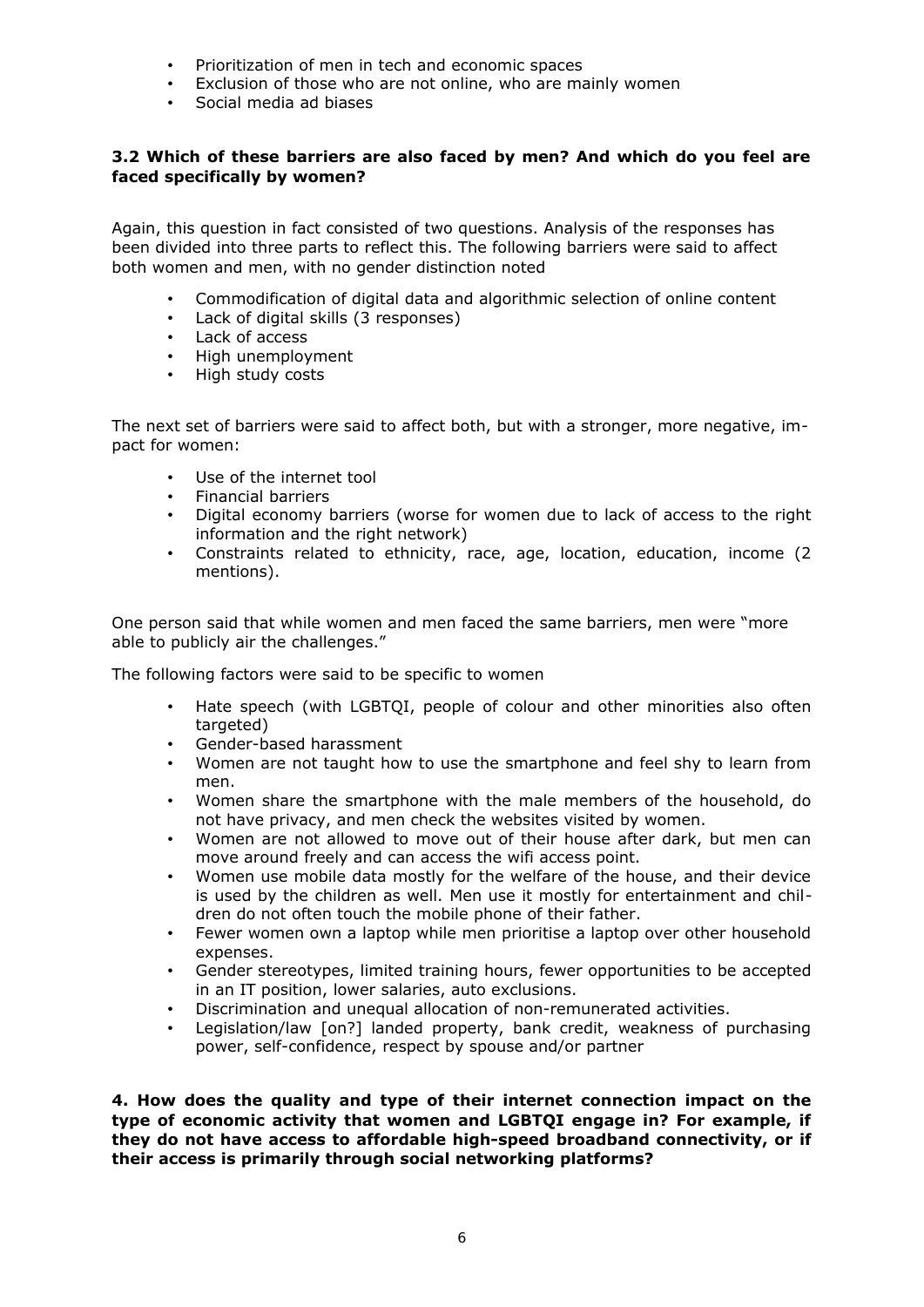Several responses highlighted the benefits of having access to high-speech internet. The benefits included being able to complete tasks quicker and thus having more time to do other activities, being more able to study online, and being able to get in bids quickly on the stock exchange or similar platforms.

Others referred to other aspects of quality. For example, lack of 24/7 access to connectivity could be seen as reflecting lesser reliability. Similarly, internet disruptions were seen to "hamper productivity, frustrate business confidence, and sour investment" as well as limiting access to up-to-date information.

Some responses referred to the psychological impact of not having a good quality connection. One of these suggested that a poor connection could be worse than no access at all, "because frustration and the perception that one does not have the knowledge to deal with technical difficulties can lead to a rejection of future access through other means." Another noted that if a woman was prevented from earning through not having access to quality internet, this would result in her "giving up". A third noted that poor quality would result in disinterest in using the internet to improve productivity.

Some people wrote about the impact of poor quality access without specifying the nature of the quality defects. The impacts included restrictions in the type of economic activity done; limited ability to make the business visible, communicate with customers, and expand the customer network; restricted access to jobs where the hiring process uses digital platforms; lack of access to quality scientific information; an increased need to travel to sell or buy goods, do bank transactions, and access education (with associated increased safety risks).

In terms of social platforms, one person saw the limitation of digital access to social networks as "limiting, politically and economically dangerous, and harming to an empowered internet use." Another equated social media and "social control". A third noted that the apps that women employed through phone apps used were designed to diminish their control and resulted in their commuting long distances. [Why?] A fourth noted that may women depended on their phones for internet access and might find social media platforms more accessible than browsers and search engines, but did not elaborate on the implications of this.

Finally, there were several responses that provided reasons why women might not have access to quality internet rather than focusing on the impact of the lack of access. Reasons included lack of profitability of providing internet to remote areas, inadequate energy supplies, and women's limited buying power (for both equipment and high-speed broadband). There was one response, which gave Brazil as an example, highlighting the lack of net neutrality as a reason for women having access only through social works such as whatsapp and facebook.

#### **5. What type of economic activity do you think the BPF should focus its work on for us to come up with useful policy recommendations?**

Many of the responses to this question did not directly answer it. Those that did were so diverse that they are difficult to group. The only clear group related to **work mediated by or taking place through digital social networks and platforms.** This was named by three people. One of the three saw this as providing an opportunity for women to work at home, but noted that training on digital marketing would be necessary. The other two seemed less positive about the possibilities for economic empowerment through these platforms.

Responses from two people, one of whom referred to care work done by algorithms and robots and the other to the challenges of estimating the "value" of unpaid work, were perhaps linked if both were referring to unpaid care work. However, this was not clear from the responses.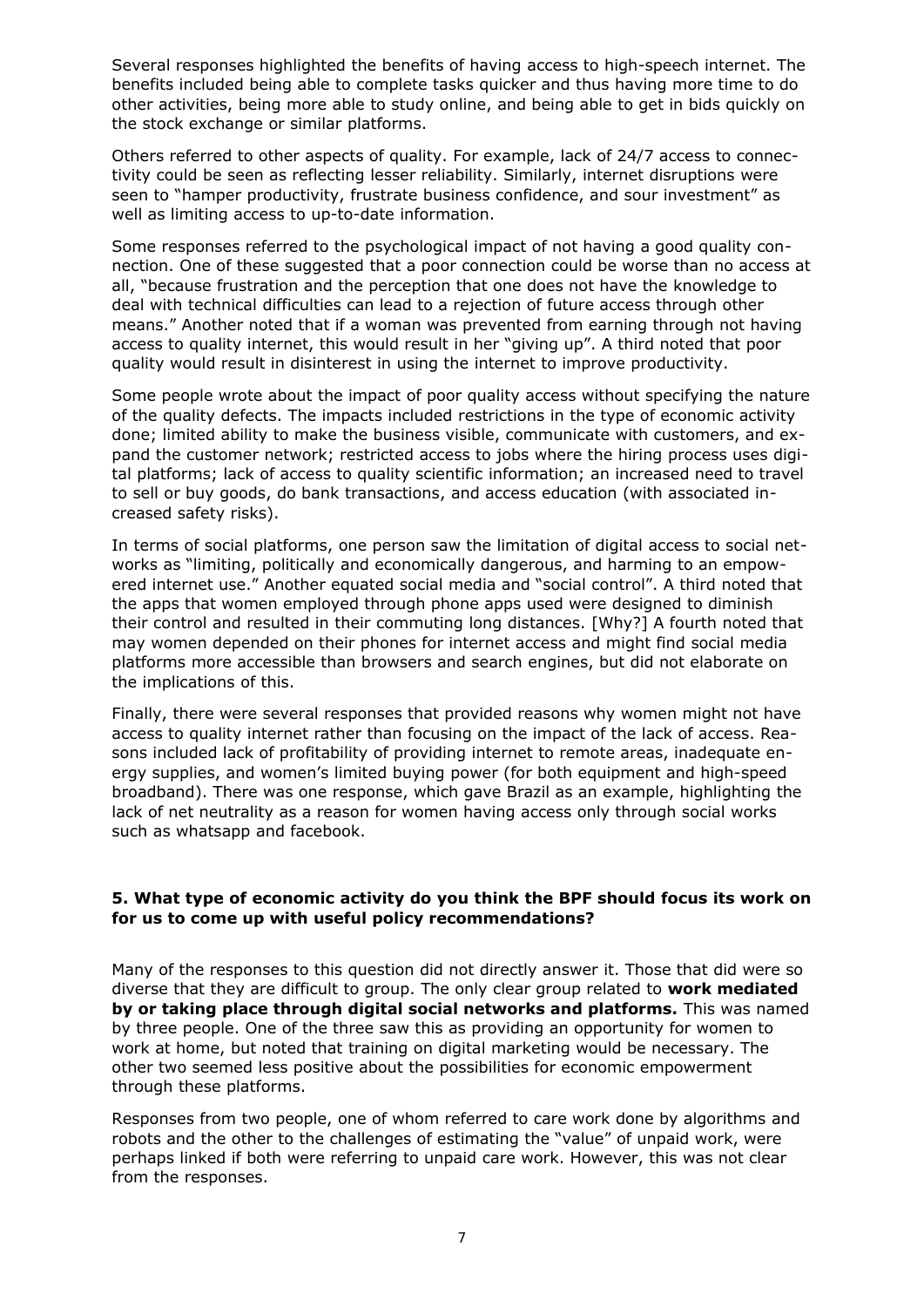The list below illustrates the range of further foci suggested:

- Rural livelihoods
- Home-based activities
- Women's artisanal work
- Fair trade
- Care work done by algorithms and robots
- Start-up economy entreprenariat activities
- Agro-pastoral activities
- Urban agriculture activities
- Technology capacity building
- E-commerce
- Marketing strategies of gig companies that create competition among the workforce

Among the responses that did not strictly relate to the question, two referred to the role of the digital economy – and algorithms in particular – in determining access to social welfare. Other issues, in no particular order were:

- Social media networks violate the privacy of individuals to target them with ads
- Free access for women to the use of the internet
- Actions to encourage women to get involved in the evolution of technology and the internet.
- Acknowledgement that many women make volunteer contributions to online sites, small and large
- The realities of ordinary women in middle- and low-income countries and how their working capacity and income is impacted by digital technology.
- Discrimination when performing economic activities online
- Connection between decision to participate in the digital economy and type of participation (which industry/activity), and allocation of time in non-remunerated activities within the household.
- Vulnerability to risk and abuses (due to poverty, domestic violence, sexual labour, low literacy, domestic workers, indigenous, black, lgbtqi+ communities).
- Storification of data and content
- Policy-wise, the right to read, make audio video and annotate content for their communities

#### **6. What are the specific policies and regulation that impacts on women's participation in the digital economy?**

Six people suggested that the focus should be on **policy related to educational and training opportunities.** Four referred to **policy related to employment conditions** and benefits and labour rights. Of the four, one noted the difficulty of organising workers employed online to negotiate for their own rights, while a second urged that policies – such as maternity and parental leave – be provided so as to equalise the burden of unpaid care work. Three people raised **policies related to gender-based violence** and harassment and a further two raised the issue of **pay equity**.

Two responses could be read as relating to **privacy**. The concern of the first seemed to be that there should be adequate protection in place. In contrast, the second was concerned that the vulnerability of women and the LGBTIQ community was often used to justify regulation of the internet as well as participation in the digital economy. Two other responses related to other **forms of restriction**. One noted that businesses sometimes did not allow particular employees access to the internet. Another referred simply to **men's role as "gatekeepers"** without explaining further. Perhaps related, another response called for **"balance on governance"**.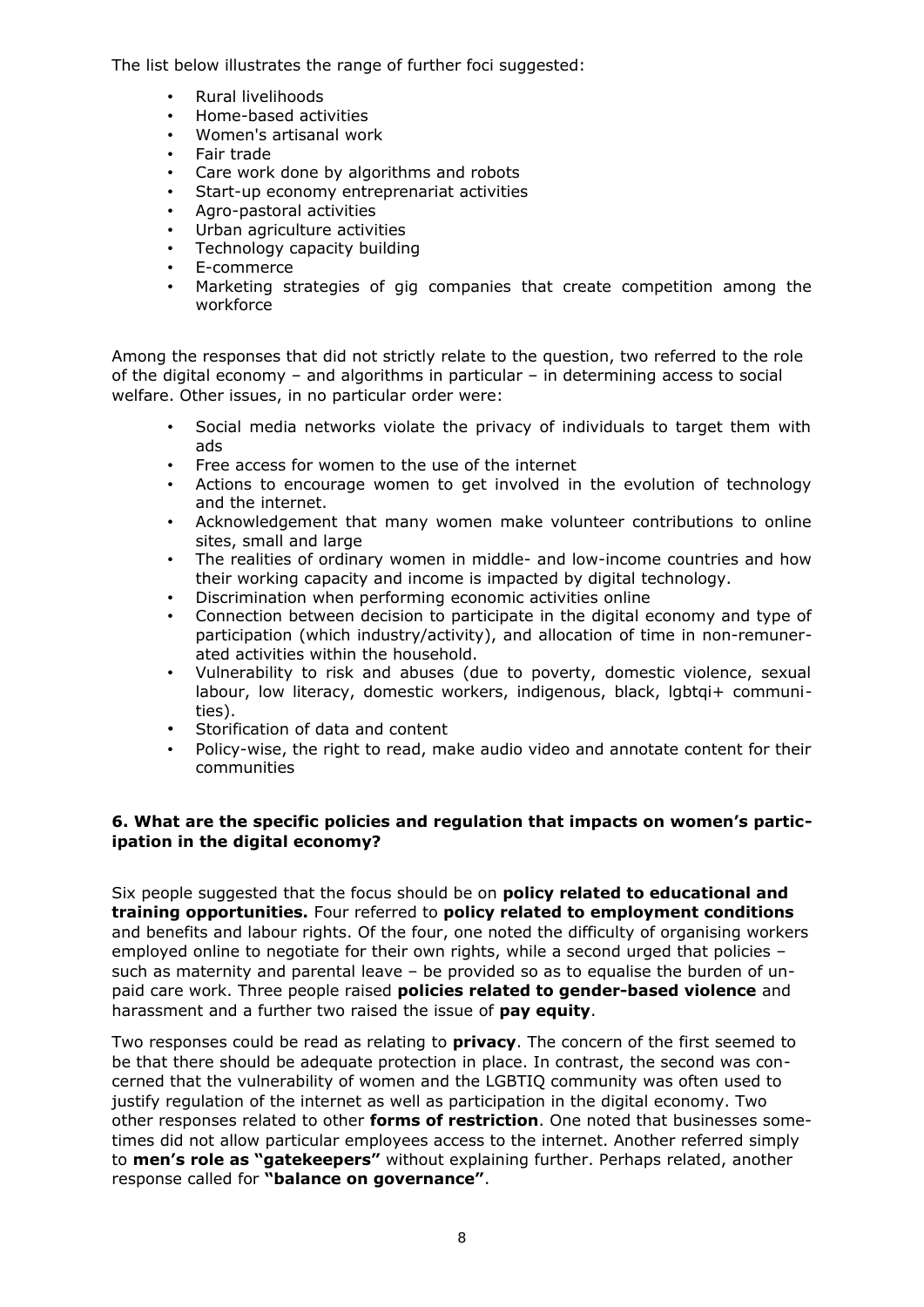Two responses related to **tax**. One person bemoaned the high taxes on laptops and customs duties on imported technology. The other highlighted over-the-top or social media tax.

Several responses related in some way to **access**, namely:

- Policies that cover multi-disadvantaged groups, like rural regions, minority languages, internet access at public libraries
- Women-only wifi hotspots in market centres, shopping malls, and public facilities
- National broadband plans and emerging fourth industrial revolution strategies, access and affordability policies
- The remaining diverse responses were as follows:
- Internet shutdowns with our prior warning
- Promotion of digital enterprises led by women
- Consolidation of networks of women entrepreneurs
- Cheap gendered labour (like call centres)
- Shrinking online spaces for freedoms (like the recent tmblr terms of reference).
- Presentation of content in an accessible, safe and gender-sensitive manner
- Weakness of landed property.

**7. Is there any work (research, writings, capacity building, video, audio, financing initiatives etc.) done by yourself or others in this field that you feel will be valuable for the work of the BPF this year? Please share relevant links.**

AND

#### **8. Are there any individuals or organisations focusing on women's participation in the digital economy that you think the BPF should reach out to?**

The following work and organisations were noted by respondents:

#### **Research:**

- Research and advocacy of APC Women's Rights Programme: The EROTICS Project - [https://erotics.apc.org/\)](https://erotics.apc.org/); [https://www.apc.org/en/pubs/executive-summary](https://www.apc.org/en/pubs/executive-summary-mapping-research-gender-and-digital-technology)[mapping-research-gender-and-digital-technology;](https://www.apc.org/en/pubs/executive-summary-mapping-research-gender-and-digital-technology)
- Feminist Internet Research Network (FIRN). Producing relevant papers including (1) Women and access: how women utilise the connectivity for income generation 2) Women technology and beyond in community networks that the person was currently working on. These can be included in the BPF this year. - [https://](https://www.apc.org/en/project/firn-feminist-internet-research-network) [www.apc.org/en/project/firn-feminist-internet-research-network](https://www.apc.org/en/project/firn-feminist-internet-research-network)
- Indian Institute of Technology Bombay. Work on the digital economy  $\frac{http://}{http://}$ [www.iitb.ac.in/](http://www.iitb.ac.in/)
- International Development Research Centre (IDRC) programmes including: Inclusive Economies [https://www.idrc.ca/en/what-we-do/inclusive-economies;](https://www.idrc.ca/en/what-we-do/inclusive-economies) Employment and Growth [https://www.idrc.ca/en/program/employment-and-growth.](https://www.idrc.ca/en/program/employment-and-growth) The latter is intended to find solutions that remove barriers to women's economic empowerment
- Kohl: A journal for gender and body research <https://kohljournal.press/>The suummer 2019 edition is focused on alternative economies and gendered labour <https://kohljournal.press/issue-5-2>